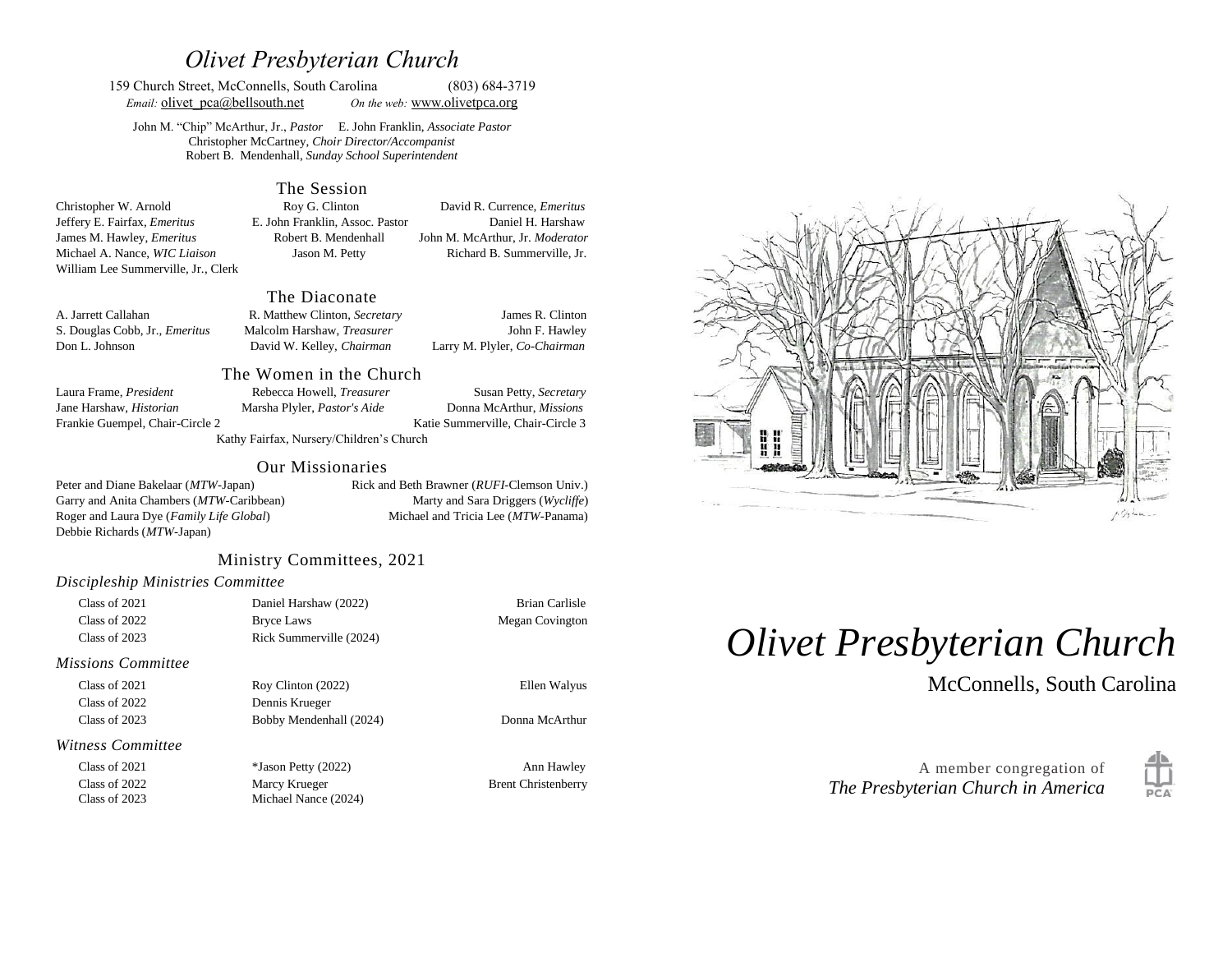# Olivet Presbyterian Church

The Lord's Day, January 3, 2021

Oh give thanks to the LORD, for he is good; for his steadfast love endures forever!

(1 Chronicles 16:34, ESV)

| Prelude                                                                                                                                                                                                                                                                                                                                                                                                                                                                                   |                                                | Preparation for Worship                                                                                                                                                                                                                                                                                                                                                                                                                                                                                                                                                                                                                                                                                                                                                           | Prayer of Thanksgiving                                                           |                                                          |                                    |                                     |  |
|-------------------------------------------------------------------------------------------------------------------------------------------------------------------------------------------------------------------------------------------------------------------------------------------------------------------------------------------------------------------------------------------------------------------------------------------------------------------------------------------|------------------------------------------------|-----------------------------------------------------------------------------------------------------------------------------------------------------------------------------------------------------------------------------------------------------------------------------------------------------------------------------------------------------------------------------------------------------------------------------------------------------------------------------------------------------------------------------------------------------------------------------------------------------------------------------------------------------------------------------------------------------------------------------------------------------------------------------------|----------------------------------------------------------------------------------|----------------------------------------------------------|------------------------------------|-------------------------------------|--|
| The LORD is near to all who call on him,<br>to all who call on him in truth.                                                                                                                                                                                                                                                                                                                                                                                                              |                                                |                                                                                                                                                                                                                                                                                                                                                                                                                                                                                                                                                                                                                                                                                                                                                                                   | Children's Message                                                               |                                                          |                                    |                                     |  |
|                                                                                                                                                                                                                                                                                                                                                                                                                                                                                           |                                                |                                                                                                                                                                                                                                                                                                                                                                                                                                                                                                                                                                                                                                                                                                                                                                                   | <b>Scripture Reading</b>                                                         |                                                          | Matthew 11:28-30                   |                                     |  |
|                                                                                                                                                                                                                                                                                                                                                                                                                                                                                           |                                                | ESV Psalm 145:18                                                                                                                                                                                                                                                                                                                                                                                                                                                                                                                                                                                                                                                                                                                                                                  | Sermon                                                                           | "Come to Me!"                                            | Pastor McArthur                    |                                     |  |
|                                                                                                                                                                                                                                                                                                                                                                                                                                                                                           | <b>Welcome and Announcements</b>               | Pastor Chip McArthur                                                                                                                                                                                                                                                                                                                                                                                                                                                                                                                                                                                                                                                                                                                                                              | *Confession of Faith                                                             |                                                          | The Nicene Creed                   |                                     |  |
| *Call to Worship                                                                                                                                                                                                                                                                                                                                                                                                                                                                          |                                                |                                                                                                                                                                                                                                                                                                                                                                                                                                                                                                                                                                                                                                                                                                                                                                                   |                                                                                  |                                                          |                                    |                                     |  |
| I will bless the LORD at all times;<br>his praise shall continually be in my mouth.<br>My soul makes its boast in the LORD;<br>let the humble hear and be glad.<br>Oh, magnify the LORD with me,<br>and let us exalt his name together!<br>(Psalm 34:1-3, ESV)                                                                                                                                                                                                                            |                                                | We believe in one God, the Father Almighty,<br>Maker of heaven and earth,<br>of all things visible and invisible.<br>And in one Lord Jesus Christ, the only-begotten Son of God,<br>begotten of his Father before all worlds,<br>God of God, Light of Light very God of very God,<br>begotten, not made, being of one substance with the Father;<br>by whom all things were made;<br>who for us and for our salvation came down from heaven,                                                                                                                                                                                                                                                                                                                                      |                                                                                  |                                                          |                                    |                                     |  |
|                                                                                                                                                                                                                                                                                                                                                                                                                                                                                           | *Invocation and the Lord's Prayer              |                                                                                                                                                                                                                                                                                                                                                                                                                                                                                                                                                                                                                                                                                                                                                                                   |                                                                                  | and was incarnate by the Holy Spirit of the virgin Mary, |                                    |                                     |  |
| $*Hymn 164$                                                                                                                                                                                                                                                                                                                                                                                                                                                                               | O for a Thousand Tongues to Sing               | Congregation                                                                                                                                                                                                                                                                                                                                                                                                                                                                                                                                                                                                                                                                                                                                                                      | and was made man;                                                                |                                                          |                                    |                                     |  |
| Corporate Confession of Sin<br><b>Unison Reading</b><br>O LORD, rebuke us not in your anger,<br>nor discipline us in your wrath!<br>For your arrows have sunk into us,<br>and your hand has come down on us.<br>There is no soundness in our flesh<br>because of your indignation;<br>there is no health in our bones<br>because of our sin.<br>For our iniquities have gone over our heads;<br>like a heavy burden, they are too heavy for us.<br>O Lord, all our longing is before you; |                                                | and was crucified also under Pontius Pilate;<br>he suffered and was buried;<br>and the third day he rose again according to the Scriptures,<br>and ascended into heaven, and is seated at the right hand of the Father;<br>and he shall come again, with glory to judge both the living and the dead;<br>whose kingdom shall have no end.<br>And we believe in the Holy Spirit, the Lord and giver of life,<br>who proceeds from the Father and the Son;<br>who with the Father and the Son together is worshiped and glorified;<br>who spoke by the prophets;<br>and we believe in the holy catholic and apostolic church;<br>we acknowledge one baptism for the remission of sins;<br>and we look for the resurrection of the dead,<br>and the life of the world to come. Amen. |                                                                                  |                                                          |                                    |                                     |  |
|                                                                                                                                                                                                                                                                                                                                                                                                                                                                                           |                                                |                                                                                                                                                                                                                                                                                                                                                                                                                                                                                                                                                                                                                                                                                                                                                                                   |                                                                                  |                                                          | The Sacrament of the Lord's Supper |                                     |  |
|                                                                                                                                                                                                                                                                                                                                                                                                                                                                                           |                                                |                                                                                                                                                                                                                                                                                                                                                                                                                                                                                                                                                                                                                                                                                                                                                                                   |                                                                                  |                                                          |                                    | our sighing is not hidden from you. |  |
|                                                                                                                                                                                                                                                                                                                                                                                                                                                                                           |                                                |                                                                                                                                                                                                                                                                                                                                                                                                                                                                                                                                                                                                                                                                                                                                                                                   | We confess our iniquity; We are sorry for our sin.<br>Do not forsake us, O LORD! |                                                          | *Benediction                       |                                     |  |
|                                                                                                                                                                                                                                                                                                                                                                                                                                                                                           | O our God, be not far from us!                 |                                                                                                                                                                                                                                                                                                                                                                                                                                                                                                                                                                                                                                                                                                                                                                                   |                                                                                  |                                                          |                                    |                                     |  |
|                                                                                                                                                                                                                                                                                                                                                                                                                                                                                           | Make haste to help us, O Lord, our salvation!  |                                                                                                                                                                                                                                                                                                                                                                                                                                                                                                                                                                                                                                                                                                                                                                                   | *Offering of Praise 735                                                          | The Gloria Patri                                         | Congregation                       |                                     |  |
|                                                                                                                                                                                                                                                                                                                                                                                                                                                                                           | (adapted from Psalm 38:1-4, 9, 18, 21-22, ESV) |                                                                                                                                                                                                                                                                                                                                                                                                                                                                                                                                                                                                                                                                                                                                                                                   |                                                                                  | Glory be to the Father, and to the Son and to the        |                                    |                                     |  |
| Pastoral Prayer<br>Pastor John Franklin                                                                                                                                                                                                                                                                                                                                                                                                                                                   |                                                |                                                                                                                                                                                                                                                                                                                                                                                                                                                                                                                                                                                                                                                                                                                                                                                   | Holy Ghost; as it was in the beginning, is now and                               |                                                          |                                    |                                     |  |
| His Tithes & Our Offerings                                                                                                                                                                                                                                                                                                                                                                                                                                                                |                                                | ever shall be, world without end. Amen, amen.<br>*Postlude                                                                                                                                                                                                                                                                                                                                                                                                                                                                                                                                                                                                                                                                                                                        |                                                                                  |                                                          |                                    |                                     |  |